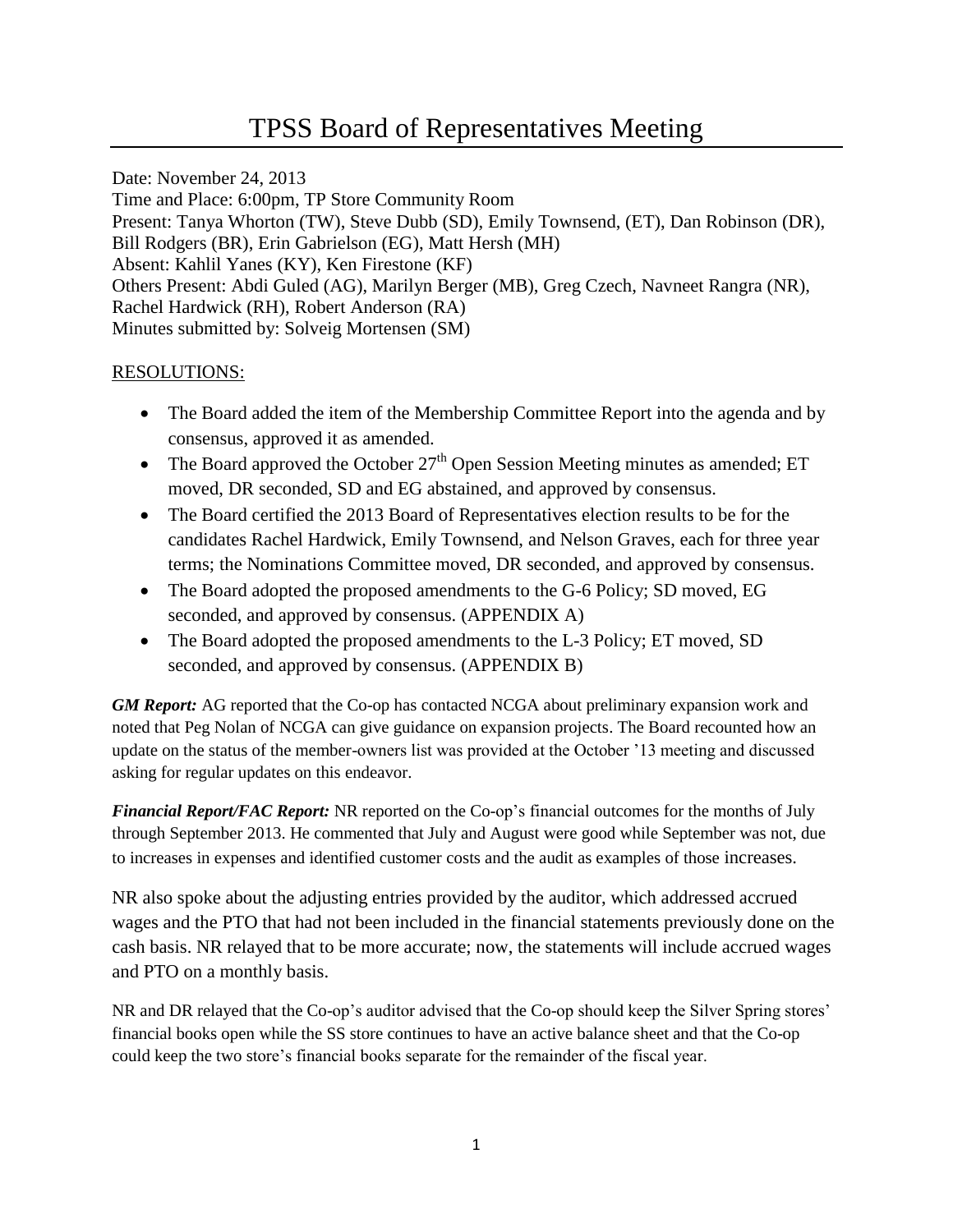DR gave an update on the matter of reporting financial statements to the Board. He explained that the FAC is addressing the timing of the reports by more closely aligning itself with the Finance Manager's reporting time table and thus, moving the FAC's regular meeting time to the first Thursday of the month. This, he said, may give the FAC more time to review the reports and get them to the Board.

DR reported that the FAC had also talked about the involvement of one of the current Board reps. with the start-up effort for a new co-op in Silver Spring and shared that one FAC member planned to be present and available for education at this Silver Spring start-up group's meeting.

DR explained that the FAC is asking for a recommendation on adding money to the expansion fund. Board reps. recounted how the Co-op will need to borrow money and raise member capital for the fund, eventually; but, nonetheless, the expansion fund should be able to cover predevelopment costs. The Board advised management to consult with Peg Nolan for direction on the fund at this stage.

*Report on Board Election***:** EG shared that at the close of the Board election the Nominations Committee (NC) and volunteer group counted the votes. She explained that, ultimately, they used the tallying method the Outreach Manager employs for elections and that the counting went well. She shared that there were 146 total counted votes and 108 votes cast on-line and of those 8 were disqualified. She also stated that out of the 50 votes cast at the two stores 4 were disqualified. The Board voted to certify the election and Rachel Hardwick, Emily Townsend, and Nelson Graves were seated for the next Board.

*Open Member Forum:* RA explained that he was speaking as a Co-op member, FAC member, and former Chair of the Ethics Commission of Takoma Park. He noted an email he sent, which explained the issue of a current Board rep. initiating a new co-op at SS and his belief that this action violates the conflict of interest statement. He emphasized that his comments were not personal, and expressed his understanding that the Board has a fiduciary responsibility to follow its by-laws re: this matter. He remarked that if this start-up co-op gains new members, their patronage will come at the Co-op's expense--reduced payouts through reduced profits—and called on the involved Board rep. to either cease his involvement with this start-up or step down.

RN described the occasion he attended a Board meeting and spoke about alternative strategies for the SS store and how with its closure he feels no one paid attention to his ideas or considered the employees who would lose their jobs. He remarked that while the TP store has a greater community than the SS store did, he believes if the Co-op follows a similar strategy, the TP store is put at risk as well. He stated that he had requested a financial report for the Co-op and did not receive a reply. The Board apologized for the communication issues and reiterated the way to make a request to examine the Co-op's financial statements.

*Proposed Draft of Board Policy G-6:* ET presented a modified version of the G-6 Policy. She explained that after review she determined the need for only relatively minor changes.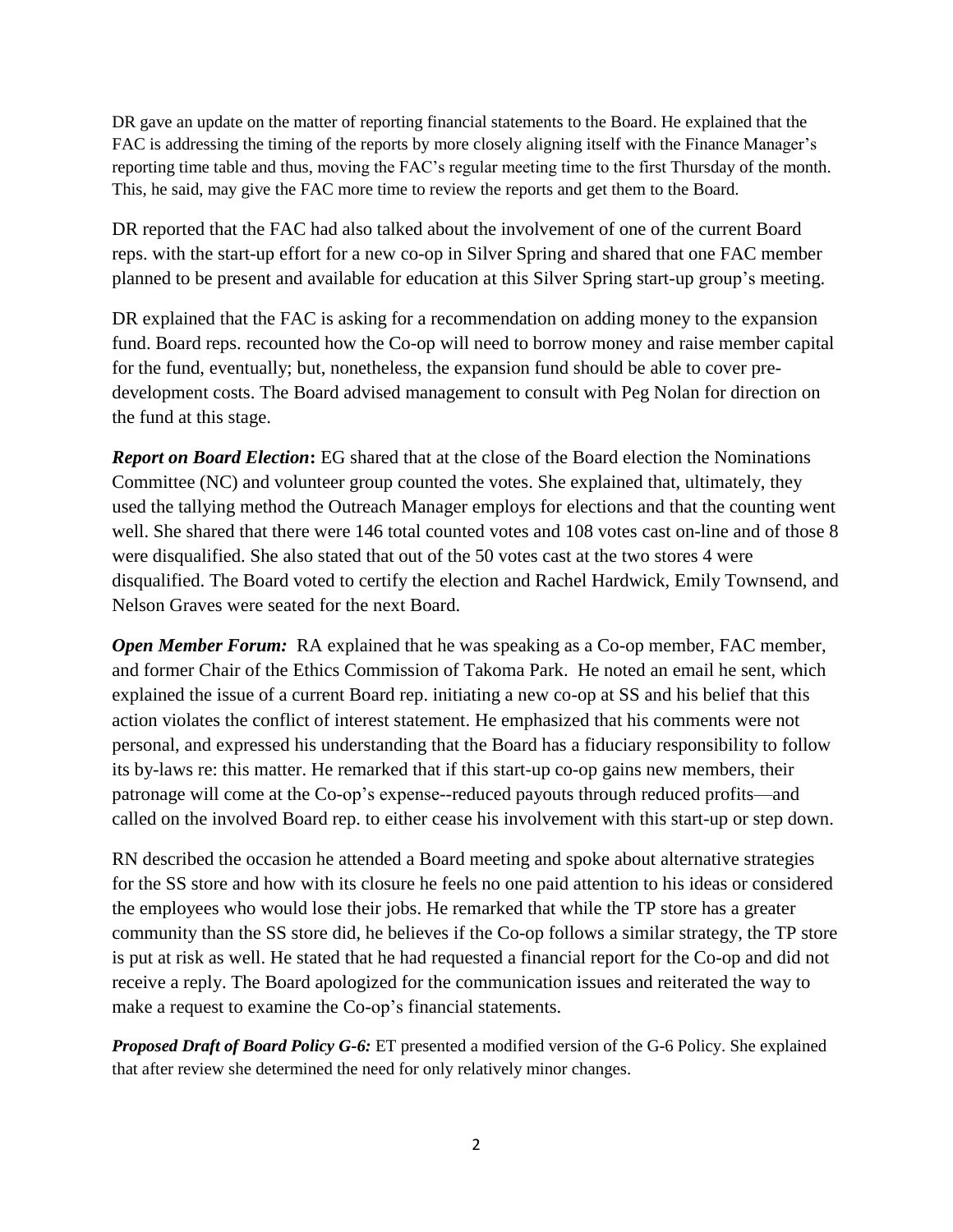**Proposed draft Policy L-3:** SD described how the proposed version of the L-3 Policy replaces the existing L-3 Policy and how it should be a more simplified version.

**CBLD renewal:** The Board discussed how they have used CBLD's consulting services, if they still want and/or need those services, and whether consultant proximity should be a deciding factor. They also identified various suitable consultants-including, alternative non-CBLD consultants.

The Board reflected on how their experience with CBLD consultation: CBLD seems to focus on helping the Board identify its problems and issues rather than give explicit direction on how to solve problems. The Board noted that CBLD has been helpful overall. The Board determined the choices in consultants it wished to consider and pursue.

Membership Committee: SD shared that ET will be the interim Membership Committee (MC) Chair and that he emailed the most recent MC meeting notes. He explained that the MC formally recommends that the Membership meetings stay in the (Board) governance budget.

Meeting adjourned 8:20pm

| Term 2013:              |   |        |        |                                                        |        |        |        |        |   |        |        |        |
|-------------------------|---|--------|--------|--------------------------------------------------------|--------|--------|--------|--------|---|--------|--------|--------|
| $Rep.$ :                |   |        |        | Dec. Jan. Feb. Mar. Apr. May Jun Jul Aug Sep Oct. Nov. |        |        |        |        |   |        |        |        |
|                         |   |        |        |                                                        |        |        |        |        |   |        |        |        |
| Dubb                    | ∗ | ∗      | ∗      | ∗                                                      | $\ast$ | $\ast$ |        | *      | * | $\ast$ |        | $\ast$ |
| Firestone               | ∗ | $\ast$ | $\ast$ | ∗                                                      | ∗      | $\ast$ | $\ast$ | $\ast$ | * | $\ast$ | $\ast$ |        |
| Gabrielson <sup>*</sup> |   | $\ast$ |        | *                                                      | ∗      | $\ast$ |        | $\ast$ | * | $\ast$ |        | $\ast$ |
| Hersh                   |   | $\ast$ | $\ast$ | *                                                      |        | $\ast$ | $\ast$ | $\ast$ | * | $\ast$ | $\ast$ | ∗      |
| Robinson                | ∗ | $\ast$ |        |                                                        | ∗      | $\ast$ | $\ast$ | $\ast$ | * | $\ast$ | $\ast$ | $\ast$ |
| Rodgers                 | ∗ | $\ast$ | $\ast$ | $\ast$                                                 | $\ast$ | $\ast$ | $\ast$ | $\ast$ | * | $\ast$ | $\ast$ | $\ast$ |
| Townsend                | ∗ |        | $\ast$ | *                                                      | ∗      | $\ast$ | *      | $\ast$ | * | $\ast$ | $\ast$ | *      |
| Whorton                 | ∗ | *      | *      | ∗                                                      | $\ast$ | $\ast$ | ∗      | $\ast$ | * | ∗      | $\ast$ | ∗      |
| Yanes                   | ∗ | ∗      | ∗      | *                                                      | $\ast$ | $\ast$ | ∗      | ∗      | * |        | *      |        |

# $2012$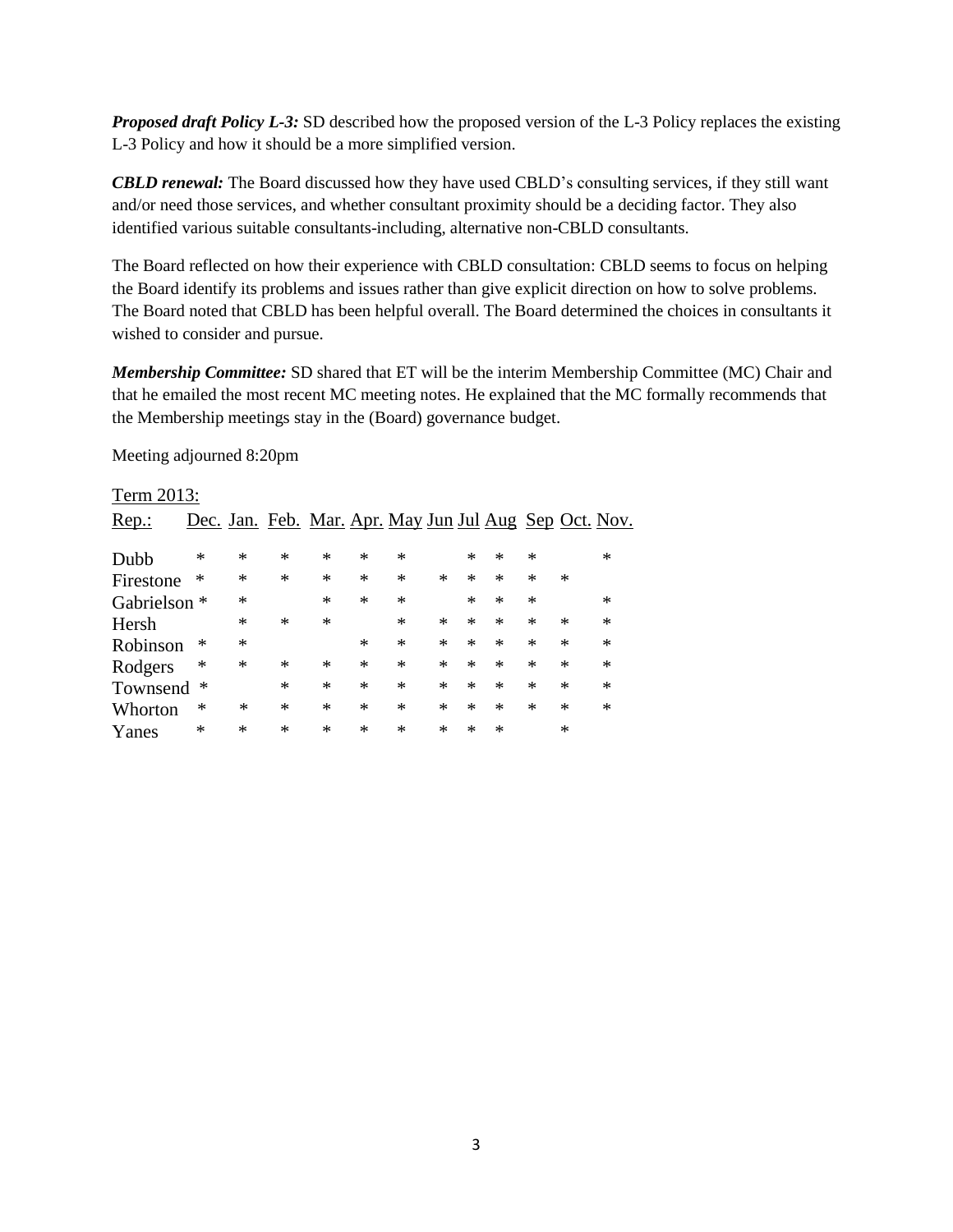#### **APPENDIX A:**

| Policy Type:  | <b>Governance Process</b>       |
|---------------|---------------------------------|
| Policy Title: | G6 – Directors' Code of Conduct |
| Adopted:      | July 2002                       |
| Last Revised: | October 2013                    |

The Board commits itself and its representatives to ethical and businesslike conduct, including proper use of authority and appropriate decorum when acting as representatives. Accordingly:

- G6.1. Directors have the following responsibilities:
	- G6.1.1 Represent unconflicted loyalty to the interests of the ownership as a whole.
	- G6.1.2 Be aware of and follow the organization's bylaws, including avoidance of conflict of interest.
	- G6.1.3 Be aware of and follow the organization's policies.
	- G6.1.4 Perform Board duties in good faith, with honesty and personal integrity, employing such care as an ordinarily prudent person in a like position would use under similar circumstances.
	- G6.1.5 Openly and impartially consider all issues and matters, researching issues and seeking additional expertise where needed.
	- G6.1.6 Prepare for and attend all Board meetings or notify the Board president when an absence is unavoidable.
- G6.2. Board representatives do not have individual authority over the organization except as explicitly set forth in Board policies or the bylaws.
	- G6.2.1 Individual Board representatives' interactions with the General Manager or staff recognize the lack of authority vested in individual directors except when explicitly Board-authorized.
	- G6.2.2 Individual Board representatives' interactions with the public, press, owners, or other entities recognize the same limitation as stated with reference to the GM or staff in G6.2.1 above, and the inability of any Board representative to speak for the Board except to repeat explicitly stated Board decisions.
	- G6.2.3 Board representatives will give no consequence or voice to individual judgments of General Manager or staff performance.
- G6.3. Board representatives will respect the confidentiality appropriate to issues of a sensitive nature, while serving on the Board and after they retire, resign, or are removed from the Board. Generally speaking, personnel, real estate, marketing, legal, strategic planning, and financial matters will be considered sensitive issues subject to directors' good faith and discretion unless or until made specifically clear by Board action.
- G6.4 Board representatives shall recognize that they project an image as a representative of the organization and shall conduct themselves in a professional manner that fosters confidence and reflects positively on the organization, its owners, and its staff.
- G 6.5 All representatives will respect the rights of others representatives, staff, and members to communicate their ideas free from interruption and without intimidation.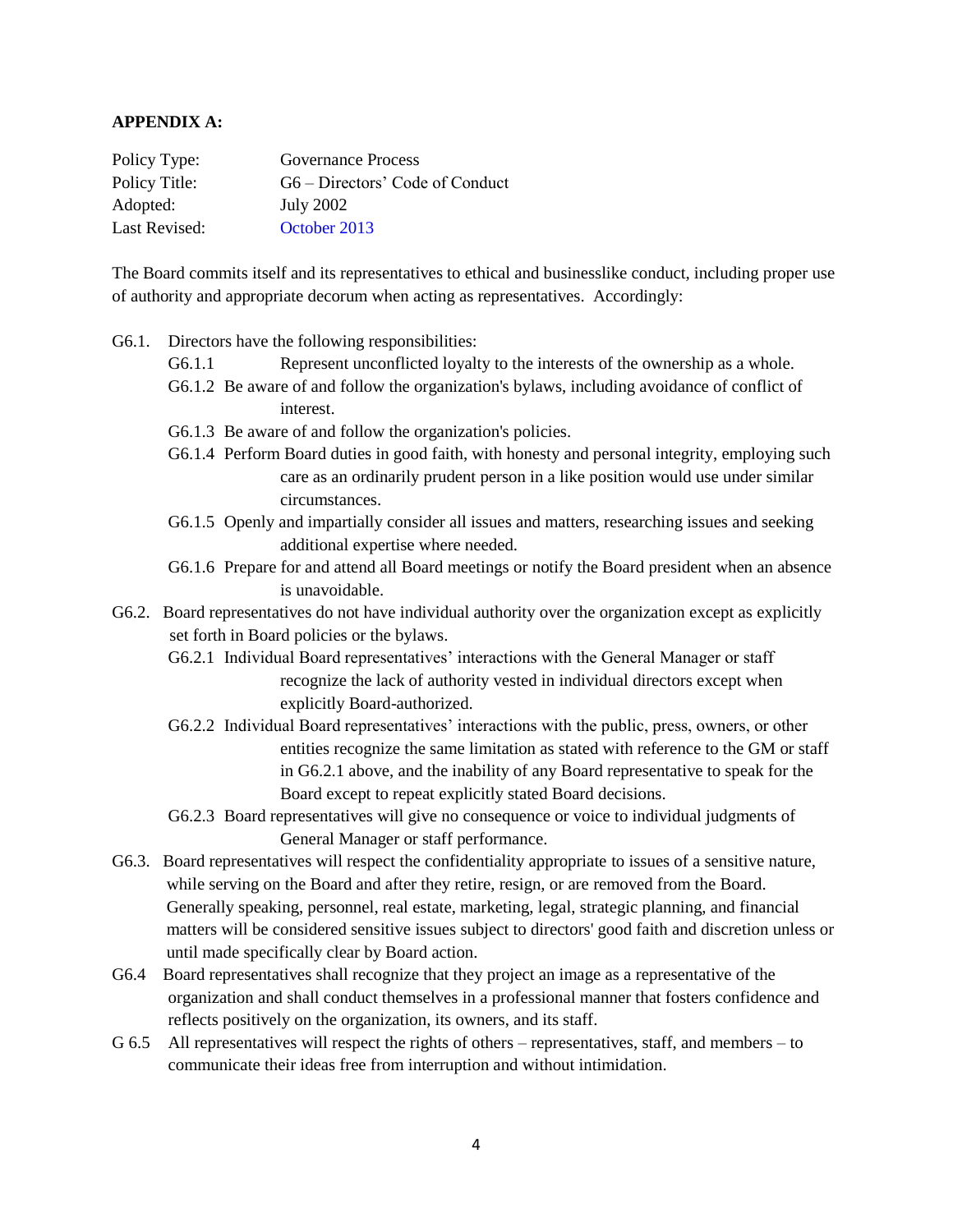G 6.6 Violation of bylaws or Board policies may result in removal of a Board representative in accordance with bylaw 6.2.L

MONITORING: This policy will be monitored on a regular basis, at least once every three years, through a responsible process of Board self-evaluation.